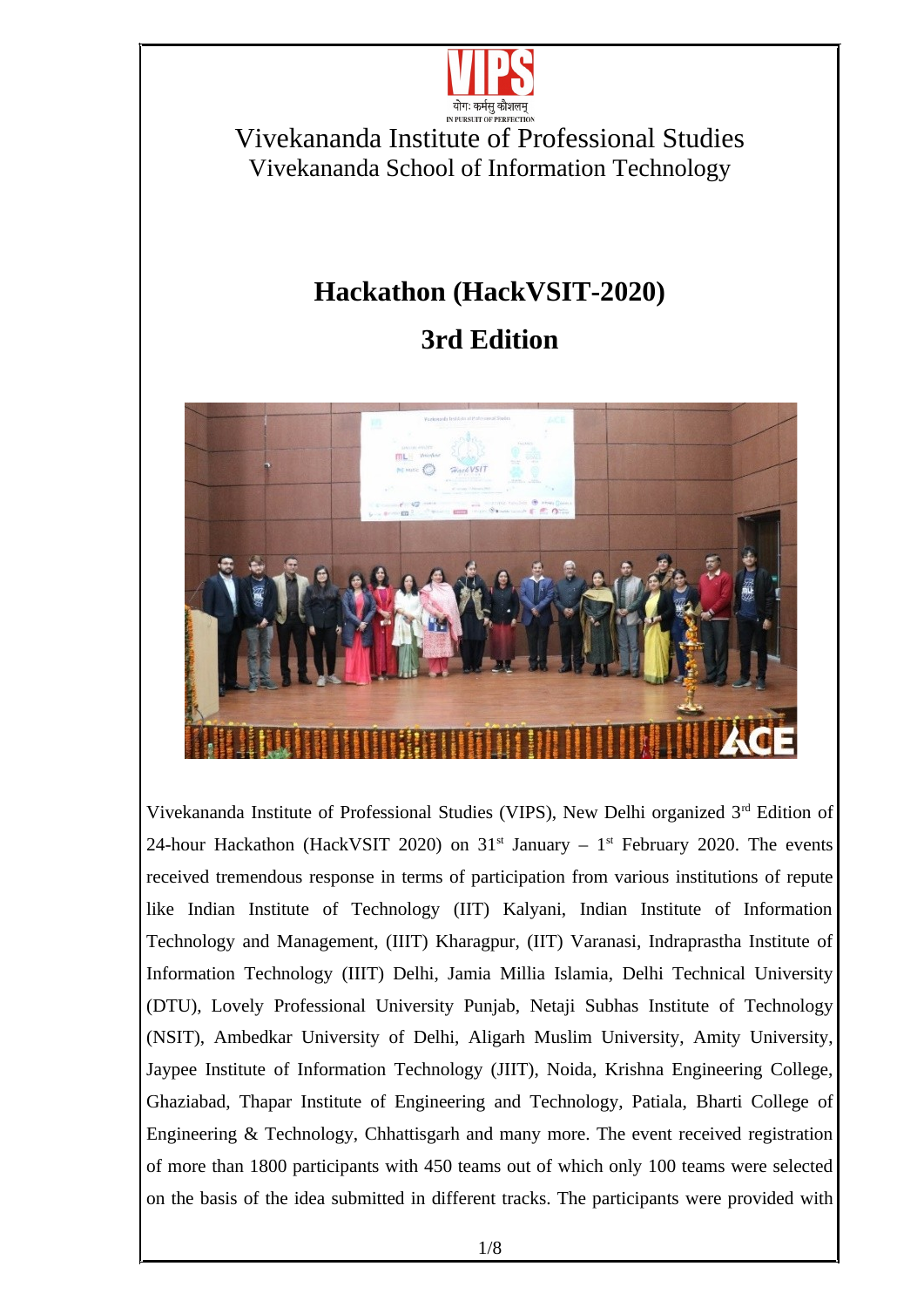

four extremely vast themes in which they were able to showcase the best of their creativity. Themes were: women's safety, wildlife welfare, open innovation, and SDGs.



Welcome Address by Dr. Supriya Madan, Dean, VSIT

The event started with an inauguration ceremony in which the participants were first addressed by *Dr.Supriya Madan, Dean, VSIT* she encouraged the students to think about how the major problems can be solved using creativity and innovation. Thereafter various guests shared their words of wisdom with the participants.



Address by Mr. Sidhant Gupta, *Senior Security Consultant, EY*

*Mr. Sidhant Gupta, Senior Security Consultant, EY* who is also an alumnus of VIPS motivated students by opening door to cybersecurity to them. He also focused that behind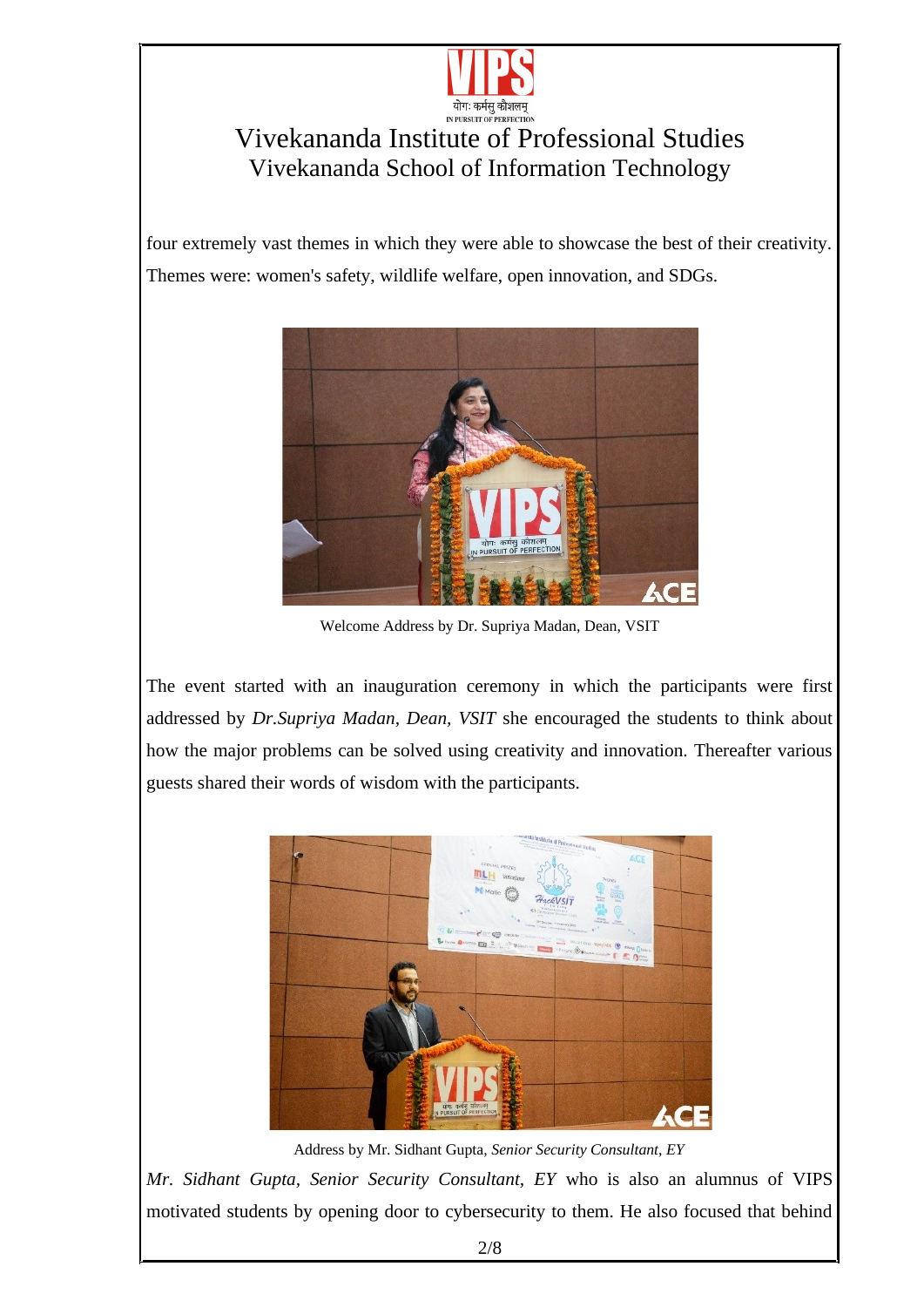

every successful coder there is a hacker.*Mr. Akaash Sharma, Cloud architect, HCL technologies* talked about how a small motivation can help to achieve the most challenging task. All we need to do is to make the best of the technology.*Ms. Supriya Singh, Senior Manager, Iora ecological solutions* encouraged the participants to work on climate changes, biodiversity, and forest. She showed a path to use technology for forest department-plantation, nurseries, species, seasons.*Ms. Dolly Bhasin, Director, Incuspaze co-working and MD, SPH consultancy* helped the youth and women for two years to use technology for sustainable development. She encouraged to build capacity and bring out the capability of people by finding solutions to day to day problems using technology. She emphasized how plastic waste is a serious problem and how can we make plastic a wealth.*Mr. Pinaki Dasgupta, Director, GreenFaith India* focused that participants should come up with solutions which serve the poor and climate change. He emphasized that she would love to see participants working on climate change with their skills.



Address by Mr. Pinaki Dasgupta, Director, Greenfaith India

*Ms. Sashrika Kaur, MLH APAC Coach*explained major league hacking and the Werewolf mini-event. She wanted the participants to put their best foot forward and think out of the box to win the best jugaad hack. *Prof. M. N. Hoda, Director, BVICAM* appreciated the organizing team for conducting the event on such a large scale. He also quoted some lines that truly can hit any person and motivate them to work with all their might toward their direction.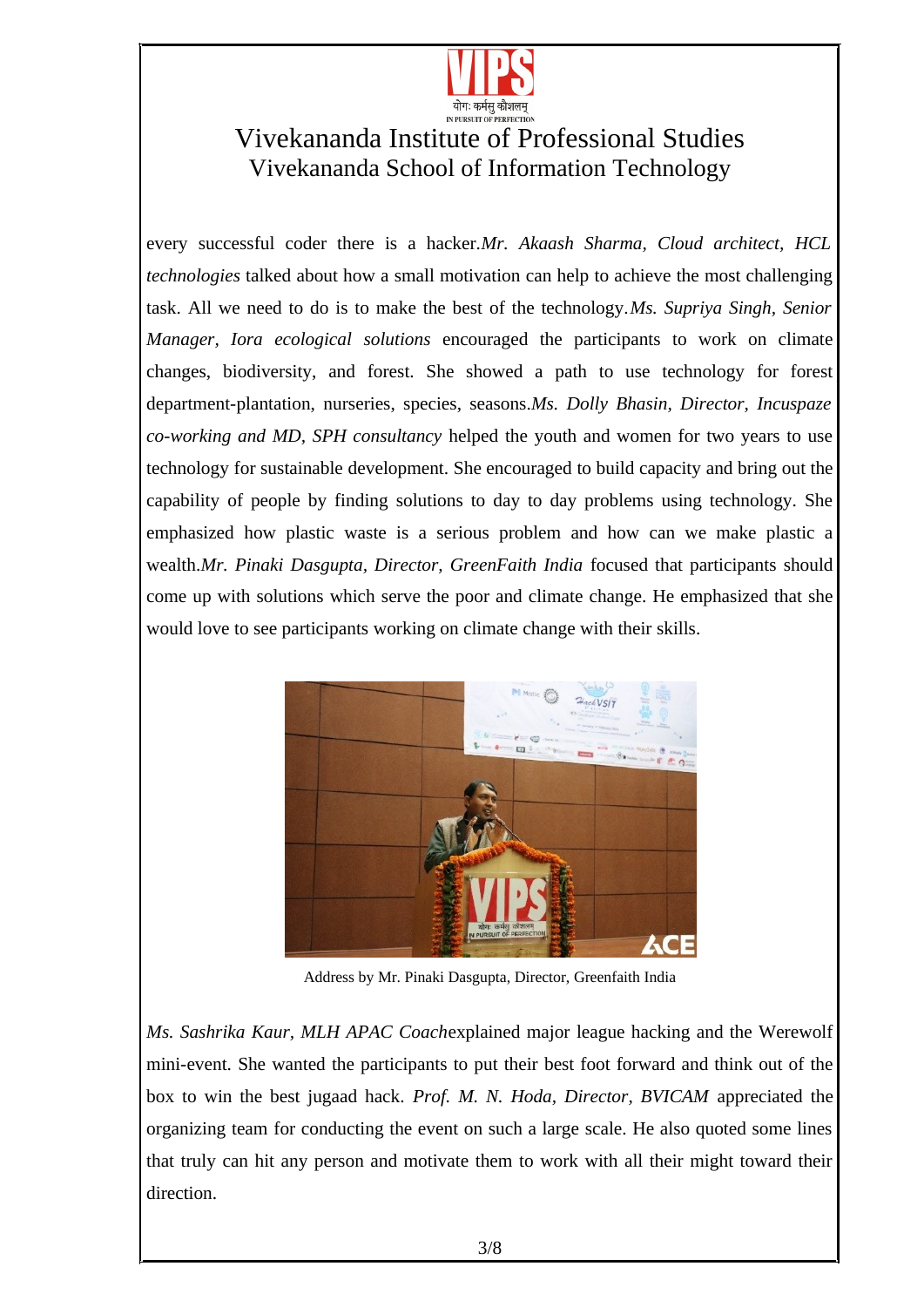



*Ms. Monica Gupta, Director, Interactive Bees* motivated the participants by quoting"Empower your mind, believe in self, and believe that I am the one who is going to create something wonderful." She focused on the fact that how we need to build ourselves from inside into a better, stronger person to achieve milestones in our lives.



Prof. Anuradha Jain felicitating Prof. Amit Prakash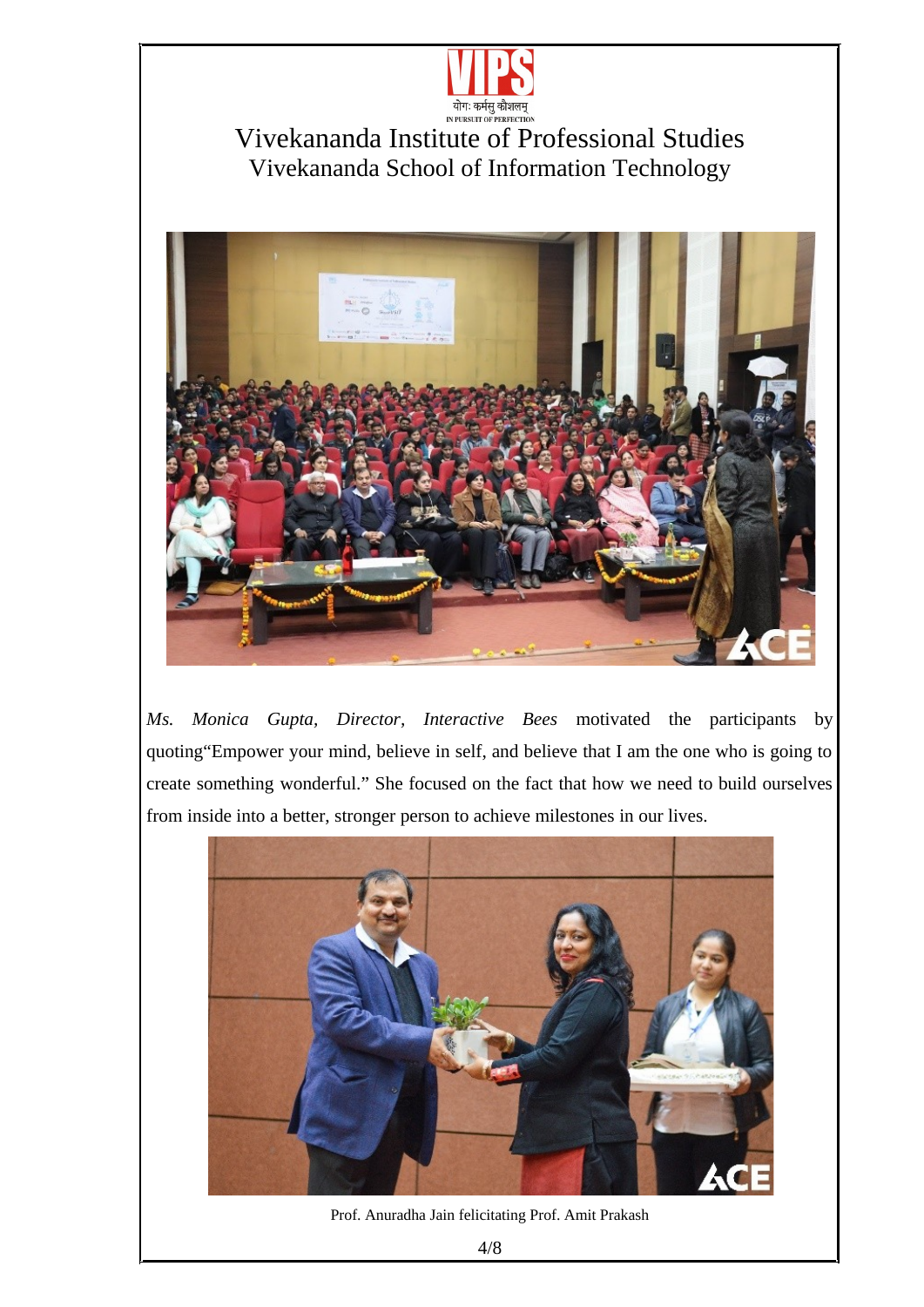

*Mr. Amit Prakash, USICT, GGSIPU* explained the true meaning of the hackathons. He highlighted how important it is for the participants to keep their minds open and to work outside of their comfort zones. He concluded by saying Try to understand the challenges and issues and come up with an appropriate solution So that solutions can be taken up to the market. Prof. Anuradha Jain, Principal, VIPS offered a vote of thanks to all dignitaries and thanked all the invited guests and participants for gracing the occasion by their solemn presence. She also appreciated the faculty and student coordinators of ACE - The Technical Society of VSIT for their hard work and dedication and wished hackathon to be a great success. The inauguration was followed by an open discussion over lunch

 After the inaugural event, the participants were directed to their respective allotted classrooms where they would begin with their work. Judges and mentors visited each team throughout the evening to guide them and help them make their product better



Evaluation by Judges

Judges and mentors visited all teams throughout the evening to guide and help them in making their products better. Various mentors in the two days session were Mr. Raka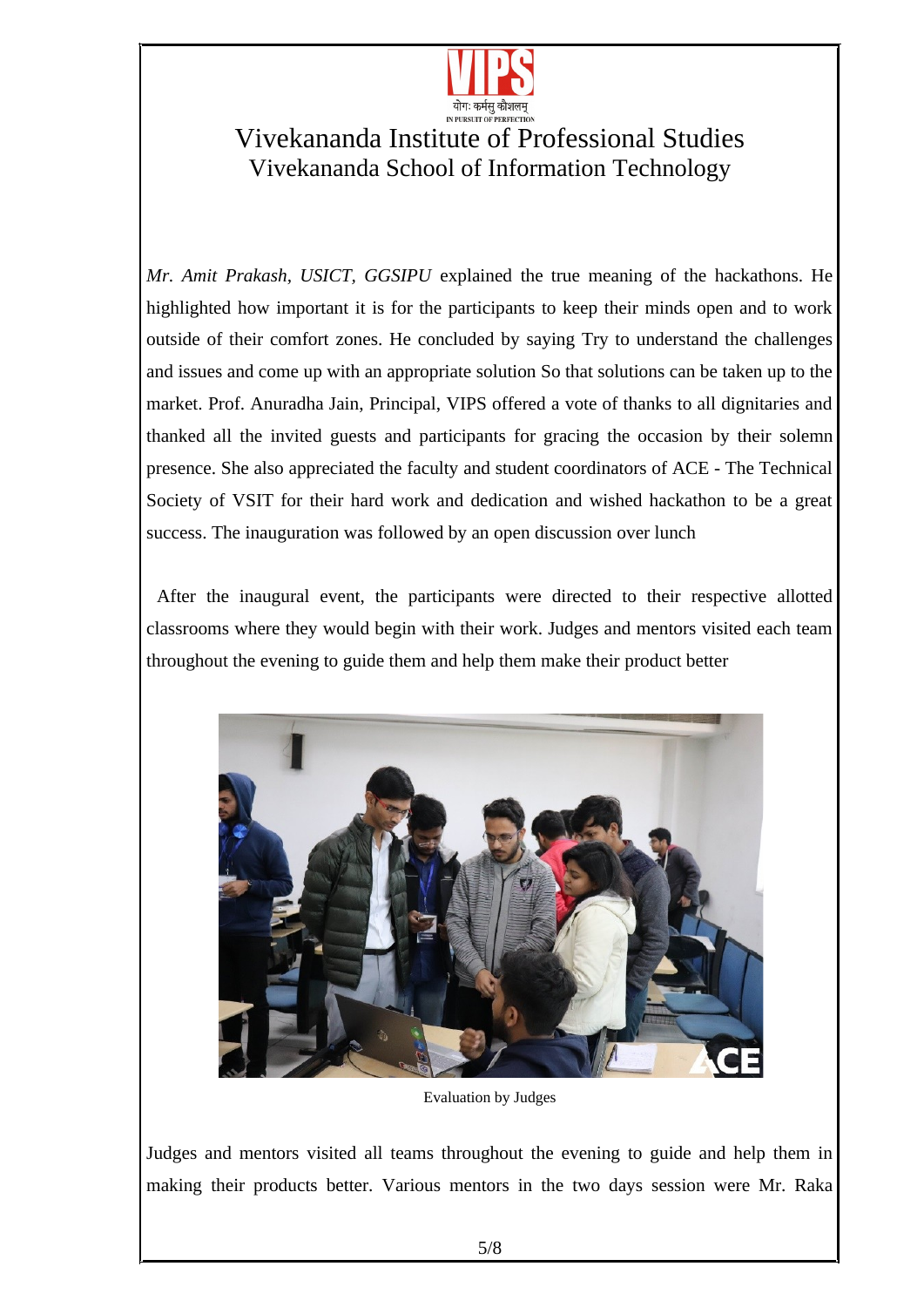

Agitok, Board Member, IYCN, Mr. Joe Nash, APAC Head, MLH, Mr. Ankan De, Innovation Lead,

Niti Aayog, Mr. Ankit Khanna, Co-Founder, Les Transformations, Mr. Satyadeep Karnati, CTO, Sheroes, Mr. Annsh Singh, Product Lead, SO Delhi, Ms. Dolly Bhasin, Co-Founder, SmartEdge, Ms. Chitra Sharma, QA Manager, Bobble, Mr. Pinaki Dasgupta, Director, Greenfaith India, Mr. Chetan Kothari, Software Engineer, GrapeCity, Mr. Rajive Gulati, Sr. Programme Officer, UNTILabs, Mr. Raunak Sinha, Staff Research Engineer for Artificial Intelligence, IBM Research, Mr. Pranshu Khanna, Resource Rep, Mozilla, Mr. Divyansh Chaurasia, Community Lead, Voiceflow India, Mr. Ashish Pahwa, Technical Lead, Novuse, Mr. Kunal Bharti, Product Marketing Manager, MapMyIndia, Mr. Srijit S. Madhavan, Frontend Developer, Novuse.



Final Presentation

Top 16 teams were selected for presentation of the developed product. Top three teams were selected as winners of the event by judges. Prizes of more than five lakh rupees were distributed to the winners along with merit certificates.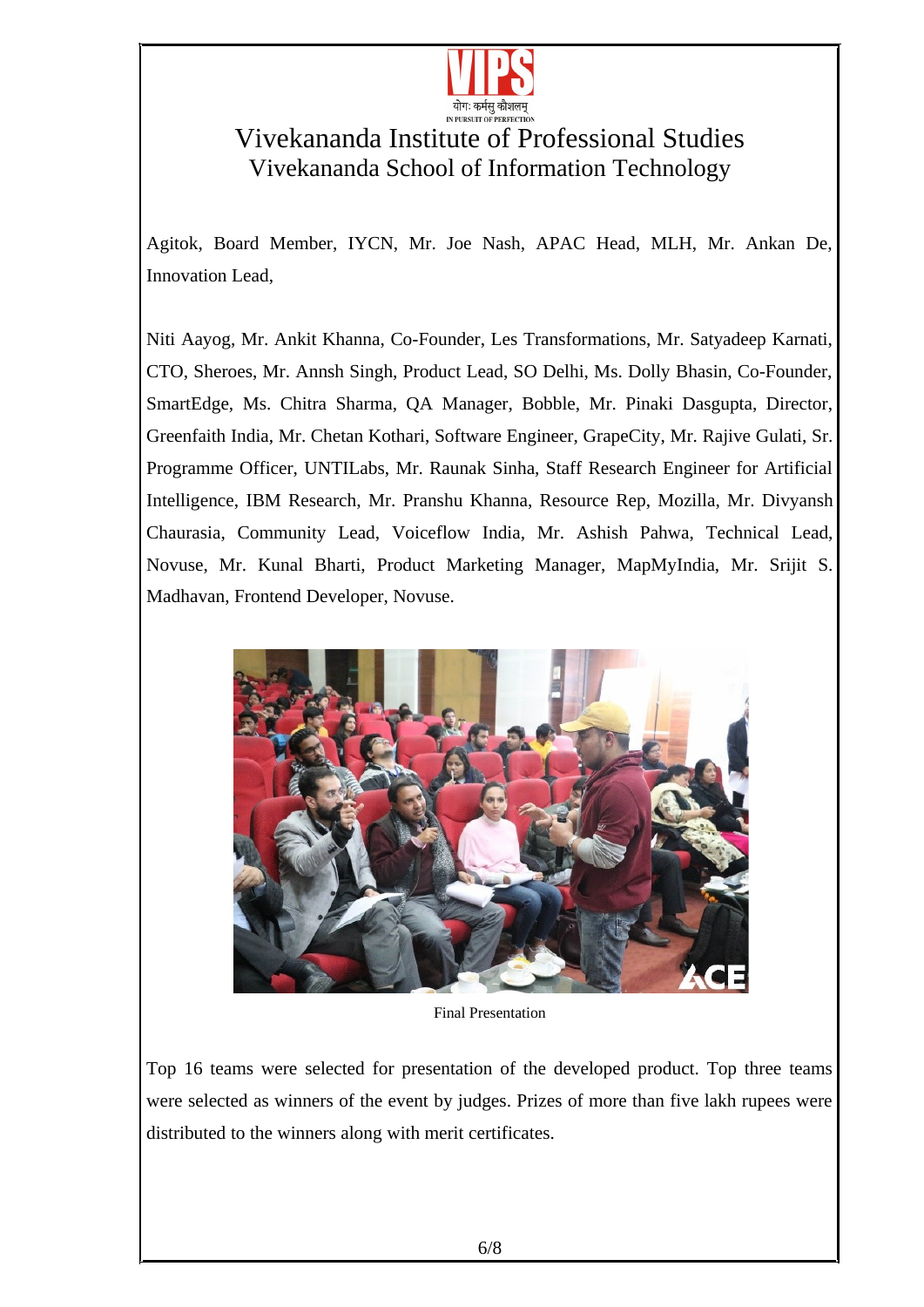



Prize Distribution



It is only due to the sponsors that the event was organized at such a grand scale. HackVSIT was sponsored by more than 20 sponsors like MLH, mapmyindia, devfolio, coding blocks, etc. MLH, Voiceflow, IYCN, and Matic also provided the teams using their themes with